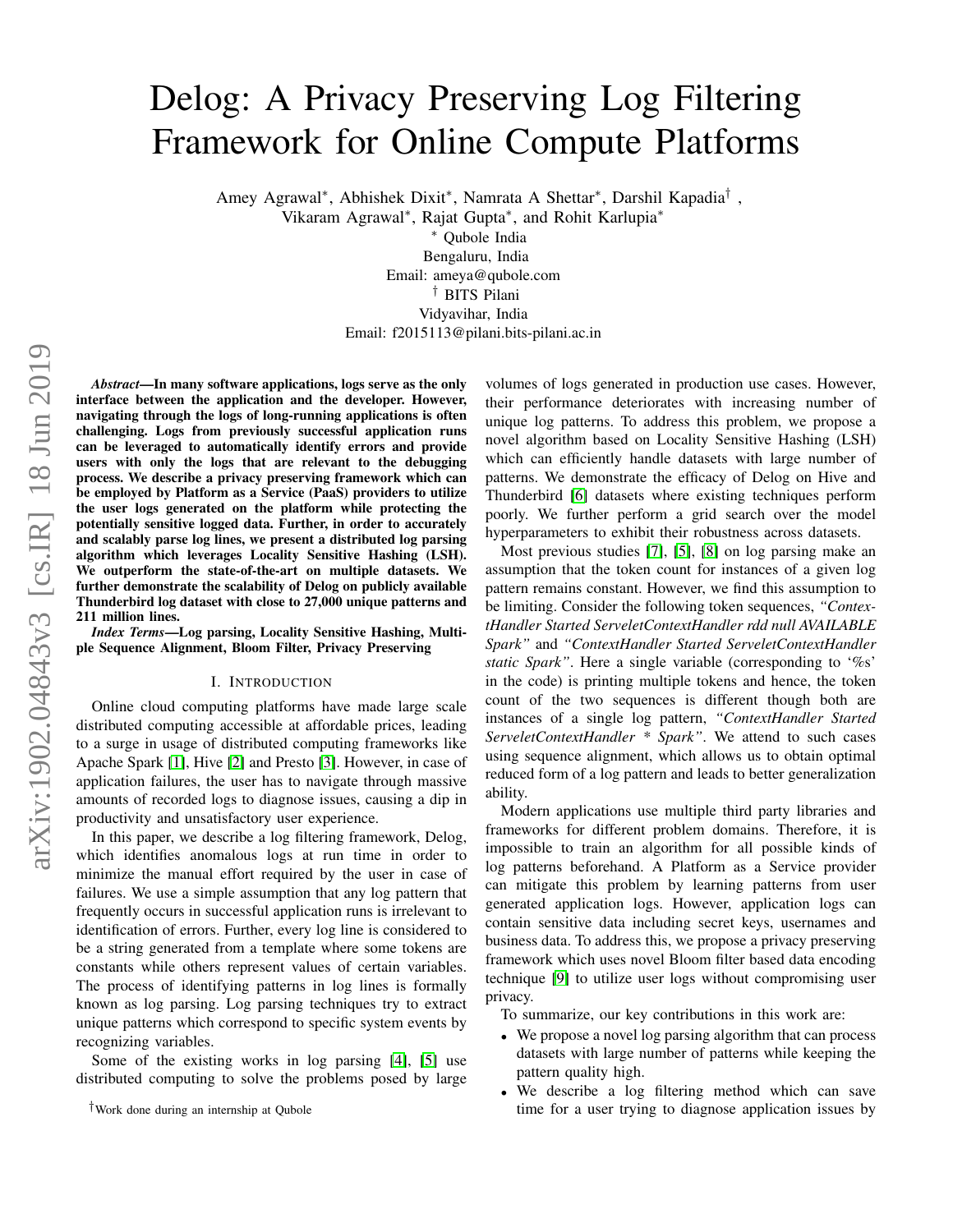navigating through logs.

- We propose a privacy preserving framework that securely utilizes user generated log data to improve filtering performance.
- $\bullet$  We release  $\frac{1}{1}$  $\frac{1}{1}$  $\frac{1}{1}$  a synthetic dataset which can be used to evaluate the performance of privacy preserving log filtering frameworks in future.

The rest of this paper is organized as follows: In Section [II,](#page-1-1) we introduce the log parsing algorithm. Section [III](#page-2-0) presents the log filtering methodology in detail. The privacy preserving framework to learn from user logs is described in section [IV.](#page-3-0) Evaluation and experimental results of our approach is present in Sections [V](#page-4-0) and [VI.](#page-7-0) The related works and conclusion are presented in Section [VII](#page-8-0) and Section [VIII,](#page-8-1) respectively.

# II. LOG PARSING

<span id="page-1-1"></span>Log parsing is typically the first step of any log processing system. In order to obtain high quality log patterns, we develop a novel log parsing algorithm which can scale to handle datasets with large number of patterns. Our log parsing technique consists of three stages. The first stage involves preprocessing input log lines to identify trivial variables. These preprocessed lines are then divided into blocks containing similar lines. Finally, each block is reduced to a single log pattern by identifying constant tokens. In the rest of this section, we discuss each step of the parsing algorithm in detail.

# <span id="page-1-2"></span>*A. Preprocessing of Log Lines*

In the preprocessing stage, we split each input line at the spaces to create a sequence of tokens. First, we filter out easy to identify variables like URLs and file paths from the list of tokens. Then we split the remaining tokens on every non-alphanumeric character and identify numbers, hexadecimal numbers and encoded strings. This helps us to handle tokens like IP Addresses ("127.0.0.1"), dates ("10/01/2018"), and other similar tokens without having to match manually defined regular expressions. All the remaining unidentified tokens are marked as strings. In the next step, consecutive non-string tokens occurring in the pattern are replaced by a wild card. Finally, we remove the duplicate patterns to return a set of unique lines in the processed file. We speed up the preprocessing stage by introducing Least Recently Used (LRU) caches on costly tokenization operations.

#### <span id="page-1-3"></span>*B. Blocking Preprocessed Lines*

We typically observe that the number of unique lines obtained after preprocessing is less than 0.1% of the original number of lines in the file. However, this number can still be large and finding similar lines by naive comparisons can be costly. To reduce the costly matching operations, we block the preprocessed lines using minhash-based Locality Sensitive Hashing (LSH) [\[10\]](#page-9-9). Considering the nature of log datasets, we use token-level shingles as opposed to the more traditional character-level shingles. This further helps in reducing the hash

<span id="page-1-0"></span><sup>1</sup>https://github.com/qubole/qubole-log-datasets



Fig. 1. Log Parsing Pipeline: The log lines fed to the pipeline are first preprocessed resulting in the initial set of patterns (Subsection [II-A\)](#page-1-2). Preprocessed lines with similar patterns are then put in blocks using minhash-based LSH (Subsection [II-B\)](#page-1-3). These blocks are further verified (Subsection [II-C\)](#page-1-4) using LCS algorithm. The verified blocks are then aligned using a variation of Multiple Sequence Alignment algorithm (Subsection [II-D\)](#page-2-1) and the Alignment Matrix thus formed is reduced to a single pattern based on the strategy described in Subsection [II-E.](#page-2-2) Further, the blocks are iteratively reduced by successively repeating the above steps till the number of resulting patterns become constant.

compute and comparison time. We create candidate log pattern blocks using the LSH with an empirically chosen Jaccard similarity threshold.

# <span id="page-1-4"></span>*C. Block Verification*

Since both minhash and LSH are probabilistic data structures, there could be errors in the blocks formed by the method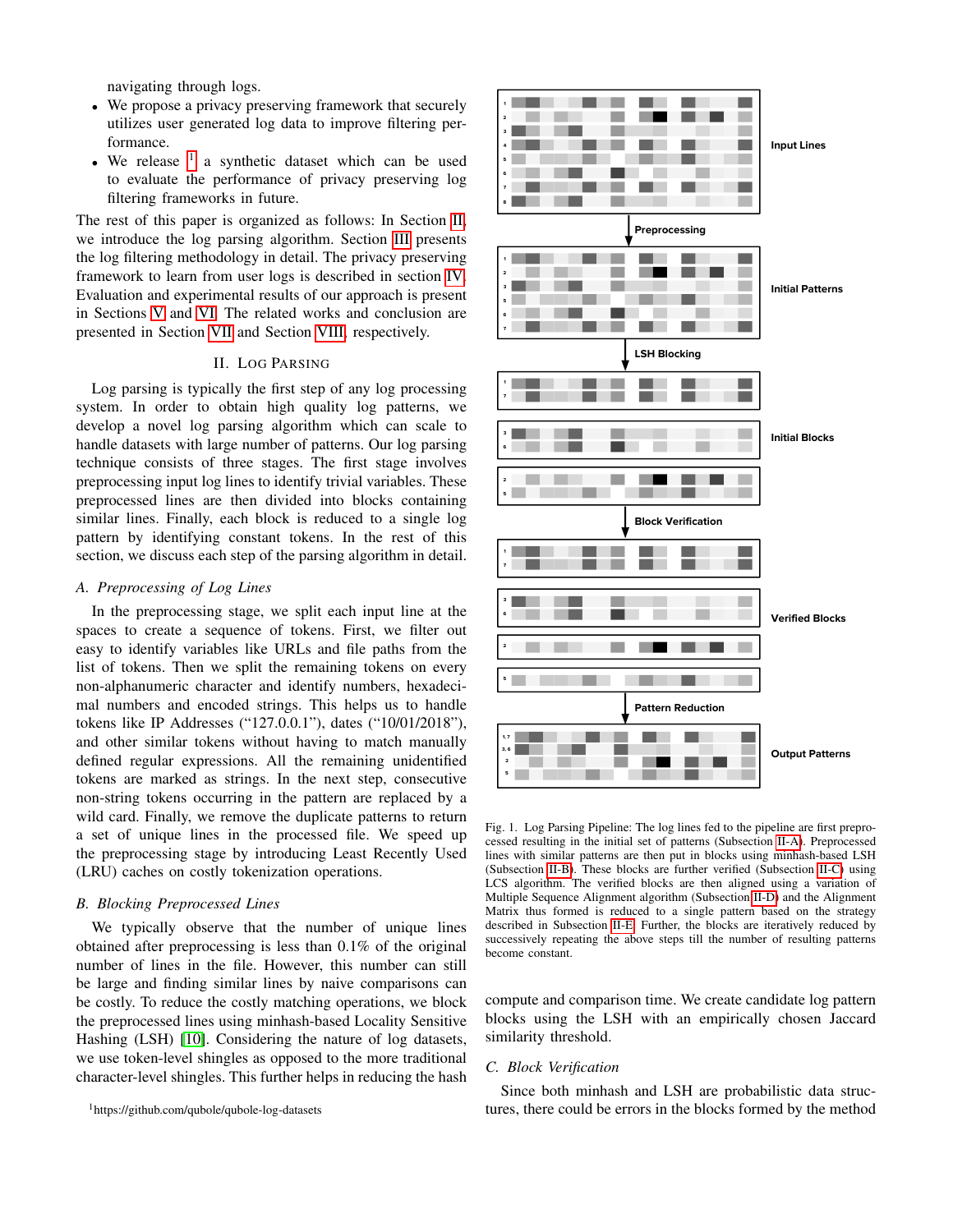described in [II-B.](#page-1-3) We use Longest Common Subsequence (LCS) algorithm to identify any outliers within a block. For a LSH block comprising of *n* patterns  $P_1$ ,  $P_2$ ...,  $P_n$ , we regroup them into *k* blocks  $B_1$ ,  $B_2$ , ...  $B_j$  ....  $B_k$  such that any two patterns in a block  $B_j$  will satisfy the similarity constraint given by equation [1.](#page-2-3) To reduce the number of LCS computations while clustering, we assume a transitive relationship between the patterns within the same LSH block. This implies that if a pattern P satisfies the similarity constraint with any one pattern in the block  $B_j$ , it will satisfy the constraint for all the patterns in the block  $B_j$ . Using this transitive property, we iteratively assign each pattern in the original LSH block to a regrouped block which satisfies the constraint. We introduce a new block if we find no suitable block for assignment.

<span id="page-2-3"></span>
$$
LCS(P, Q).length - \alpha * max(P.length, Q.length) \ge 0 \quad (1)
$$

where P, Q are two patterns and  $\alpha$  is an empirically determined constant.

## <span id="page-2-1"></span>*D. Sequence Alignment*

By observing the log patterns generated by existing parsing algorithm, we notice that some string variables can consist of more than one token. Methods like LKE [\[7\]](#page-9-6) and POP [\[5\]](#page-9-4), check the distribution of tokens at a given position in a block of similar log patterns for reduction. However, such approaches produce sub-optimal results when the sequences do not align. To overcome this limitation, we create a variation of iterative Multiple Sequence Alignment (MSA) algorithm to progressively align sequences. We exploit the shorter lengths and higher similarity between log pattern sequences to simplify and speed up the alignment process. We use Needleman-Wunsch algorithm [\[11\]](#page-9-10) for pairwise alignment of sequences. We sort the patterns in a block by sequence length and then progressively align sequences longest to shortest. At each step, subsets of previously aligned sequences are updated such that the length of all aligned sequences is equal. Details of this step are shown in the Algorithm [1.](#page-2-4)

<span id="page-2-4"></span>

|     | <b>Algorithm 1 LongestFirstMSA</b>                          |
|-----|-------------------------------------------------------------|
|     | 1: procedure ALIGNSEQUENCE                                  |
|     | <b>Input:</b> Sequence of patterns P                        |
|     | <b>Ouput:</b> Sequence of aligned patterns A                |
| 2:  | $S \leftarrow sortByLength(P).reverse$                      |
| 3:  | $A \leftarrow alignPair(S[0], S[1])$                        |
| 4:  | for $i \leftarrow 2$ to <i>S.length</i> -1 do               |
| 5:  | alignedPair $\leftarrow$ alignPair(A.last, S[i])            |
| 6:  | <b>if</b> alignedPair[0].length > A.last.length <b>then</b> |
| 7:  | A.removeLast                                                |
| 8:  | A.append(alignedPair[0])                                    |
| 9:  | $A \leftarrow alignSequence(A)$                             |
| 10: | A.append(alignedPair[1])                                    |
|     | return A                                                    |

## <span id="page-2-2"></span>*E. Alignment Matrix for Pattern Reduction*

Consider a block of aligned pattern sequences denoted as  $P_0$ ,  $P_1$ , ...  $P_n$ . Each pattern  $P_i$  contains m tokens  $T_{i1}$ ,  $T_{i2}$ , ...,  $T_{im}$ . We visualize these sequences of patterns as an alignment matrix, where each row represents a pattern in the block as depicted in Figure [2.](#page-2-5) Intuitively, for any given column, if the frequency of a certain token is high, the token position should belong to a constant. On the other hand if a column corresponds to a variable, there should be a lot more variation in the column values. For each column  $C_j$  where frequency of mode is denoted as  $f_j$ , we label it as a constant if it satisfies the heuristic constraint defined in equation [2.](#page-2-6)

$$
f_j - \beta * n \ge 0 \tag{2}
$$

<span id="page-2-6"></span>where *n* is the number of patterns in the matrix and  $\beta$  is an empirically determined constant. The remaining columns which do not satisfy equation [2](#page-2-6) are labeled as variable columns.

A row  $P_i$  is considered a misfit in the matrix if for any column  $C_j$  labeled as a constant, the value of token  $T_{ij}$ is not same as the mode of  $C_j$ . After eliminating misfit rows we simply return the reduced pattern by picking modal value tokens for constant columns and wildcards for variable columns.

|                     | <b>Constant</b>   | Constant       | Constant          | <b>Variable</b>          | Variable                 | <b>Variable</b>  | Constant     |
|---------------------|-------------------|----------------|-------------------|--------------------------|--------------------------|------------------|--------------|
|                     | <b>CtxHandler</b> | <b>Started</b> | <b>SytHandler</b> | rdd                      | null                     | <b>AVAILABLE</b> | <b>Spark</b> |
|                     | <b>CtxHandler</b> | <b>Started</b> | <b>SytHandler</b> | SQL                      | null                     | <b>AVAILABLE</b> | Spark        |
| Aligned<br>patterns | <b>CtxHandler</b> | <b>Started</b> | <b>SytHandler</b> | $\overline{\phantom{a}}$ | null                     | <b>AVAILABLE</b> | <b>Spark</b> |
|                     | <b>CtxHandler</b> | <b>Started</b> | <b>SytHandler</b> | static                   | $\overline{\phantom{a}}$ | -                | Spark        |
|                     | <b>CtxHandler</b> | <b>Started</b> | <b>SytHandler</b> | $\overline{\phantom{a}}$ | $\overline{\phantom{a}}$ | ۰                | Spark        |
| Result              | <b>CtxHandler</b> | <b>Started</b> | <b>SytHandler</b> |                          |                          |                  | <b>Spark</b> |

<span id="page-2-5"></span>Fig. 2. Pattern Reduction with Alignment Matrix

# *F. Iterative reduction*

During the blocking stage, some similar patterns might end up in different blocks due to the approximate nature of LSH. To obtain the optimal set of patterns we iteratively repeat the steps described between subsections [II-B](#page-1-3) and [II-E](#page-2-2) until the number of patterns becomes constant.

#### III. FILTERING ERROR LOGS

<span id="page-2-0"></span>One of the key applications of log parsing techniques has been to filter out the anomalies from the logs of failed application runs. This helps in easier and swift error detection and in turn can save a lot of time for developers. This is especially true for applications like Apache Spark and Apache Hive where the size of logs can be as large as tens of gigabytes, making it nearly impossible to manually identify the errors from these logs. We identify the commonly occurring patterns by training Delog on logs of successful application runs. Then, we can filter the lines matching these patterns from the log files and in turn we will be left with anomalies, error messages and stack traces. The subsequent subsections describe the anomaly detection algorithm in further detail.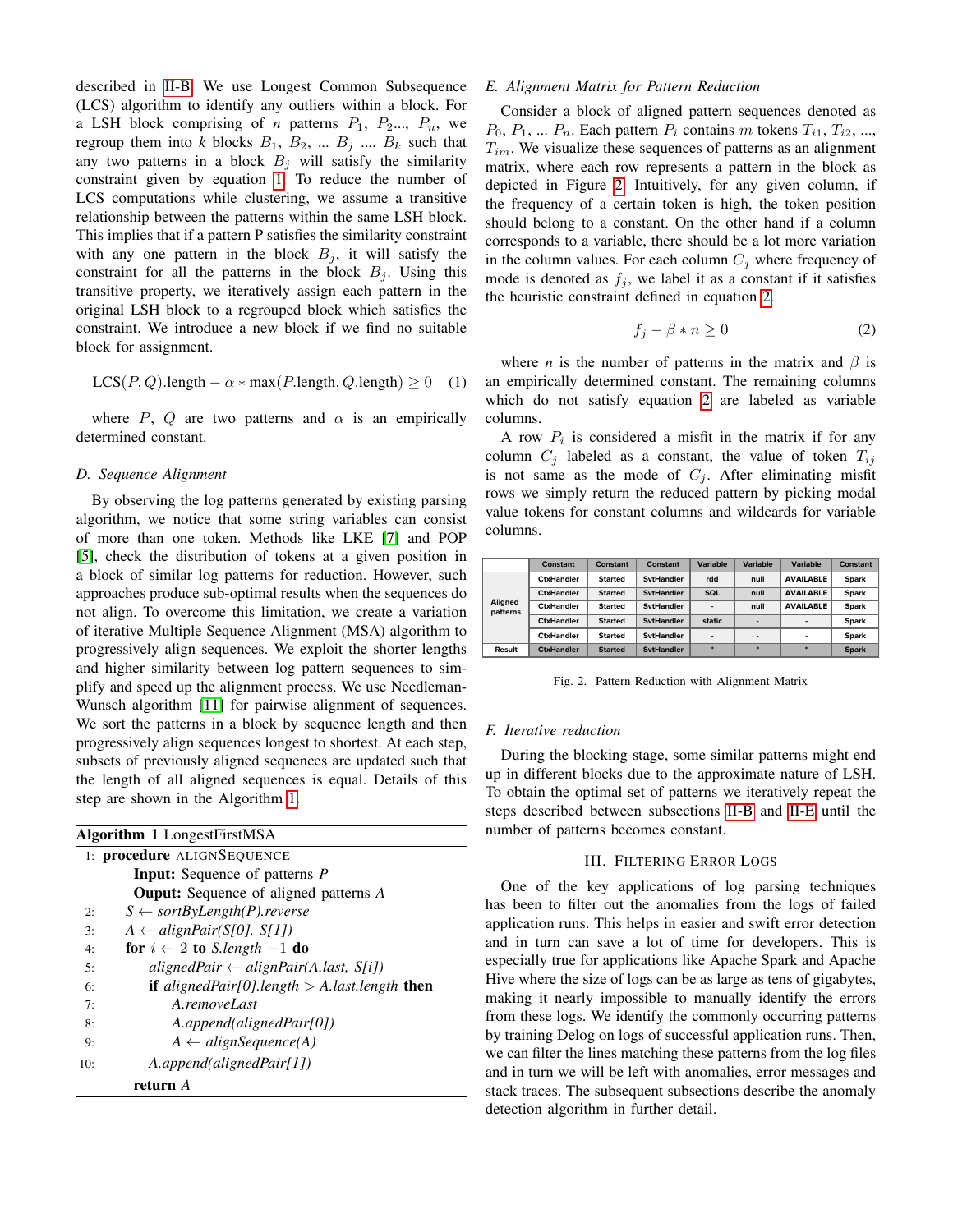# <span id="page-3-4"></span>*A. Learning Patterns*

To initialize the filtering model for a given application, we parse logs of previously successful runs of the application. However many a time, logs of successful job runs also contain some intermittent failures which succeed on retries. Hence, to avoid missing some key anomalies and errors in the the log file, not all of the patterns learned are used for filtering. We use a greedy approach where we first sort the patterns in our training data set on the basis of frequency and then we iteratively pick the patterns till we achieve a ninety eight percent coverage of the training dataset. The number of patterns selected through this approach will vary for each application type. For example, we observe that for the Spark dataset, we can achieve ninety eight percent coverage through only top five percent patterns. Moreover, we also observe that certain log lines like application start and application termination appear only once in each file but are present in all the files. Therefore, we make sure to include those patterns as well which are present in seventy percent log files or more.

# <span id="page-3-5"></span>*B. Preprocessing of Input Lines*

The first step of the filtering algorithm is same as the first step of the training algorithm where we identify meaningful tokens from the log lines and convert the log lines into patterns. We cache these preprocessed patterns in order to avoid reprocessing the identical log lines in the subsequent stages.

# <span id="page-3-6"></span>*C. Candidate Pair Identification*

In this step, we use minhash LSH [\[10\]](#page-9-9) to match the lines obtained from the preprocessing stage with the set of patterns obtained from the training stage of the algorithm. For each preprocessed line, we identify candidate pairs by querying LSH for an empirically chosen Jaccard similarity threshold.

## <span id="page-3-7"></span>*D. LCS Matching*

To concretely identify a valid match, we scan the candidate pairs to find the first pattern which satisfies the constraint given by equation [1.](#page-2-3) If the constraint is satisfied by at least one candidate pattern, we conclude that the corresponding log line is not of much relevance for error detection. Otherwise, we infer that the log line is an anomaly and should be included in the filtered logs.

#### <span id="page-3-2"></span>*E. Frequency Based Filtering*

The list of patterns generated from the training stage of the algorithm may not include all the possible log patterns which can be generated from a given application type. This is because the generated logs can depend on a variety of factors like application configurations, environment variables, user behavior etc. Therefore, it is possible to encounter log lines which do not match our trained data set but are of little value for anomaly and error detection. In order to avoid this, we keep a frequency filter for every unmatched log line  $L_i$ such that,

<span id="page-3-1"></span>
$$
f_i - \gamma \le 0 \tag{3}
$$

Where  $f_i$  is the frequency of the log line  $L_i$  and  $\gamma$  is a constant. We filter out the log lines that do not satisfy the constraint defined in equation [3](#page-3-1) from our output and treat them similar to a pattern from the training set. The value of the constant  $\gamma$  needs to be determined empirically and depends on the application type. For example, we observe that two hundred and fifty is a suitable value for Spark applications.

# IV. PRIVACY PRESERVING FRAMEWORK

<span id="page-3-0"></span>In subsection [III-E](#page-3-2) we present a way to improve performance on user logs in wild by tracking the frequency of preprocessed patterns. However, such an approach cannot reutilize knowledge from previous application runs to improve the results in future. In this section, we propose a framework which can learn from user generated logs while preserving user privacy at the same time.



Fig. 3. Privacy Preserving Learning in Client-Server Architecture: The platform provider aggregates and encodes patterns from successful application runs with Bloom filter bitmaps on the client side, which are then sent to a central repository (Subsection [IV-A\)](#page-3-3). After collecting pattern encodings from clients, server creates a block of similar patterns using LSH (Subsection [IV-C\)](#page-4-1). Further, blocks are retained based on their total frequency (Subsection [III-A\)](#page-3-4). The clients can now use these encoded log patterns along with pretrained patterns to filter through their logs (Subsection [IV-D\)](#page-4-2). Any new pattern is encoded at the client and goes through the same series of steps. These resulting patterns which consist of the anomalies, errors and stacktrace are made available for analysis at the client side.

#### <span id="page-3-3"></span>*A. Client-Server Setup*

On an online cloud computing platform, hundreds of users run their applications at any given point of time. The platform provider can run a service on the user systems which would aggregate and encode patterns from logs of successful application runs in a homomorphic fashion. These encoded patterns are then sent to a central repository. During the future runs of the application, the encoded log patterns can be fetched from the repository and utilized for matching.

# *B. Encoding of Log Patterns*

Schnell et al. [\[12\]](#page-9-11) in their work on record linking, show a novel use of bloom filters for homomorphic encoding of strings. For each pattern we create a bitmap by inserting hashes of token level shingles (n-grams) into a bloom filter as shown in Figure [4.](#page-4-3) It is extremely difficult to reconstruct input pattern from such an encoding. To compare any two patterns we can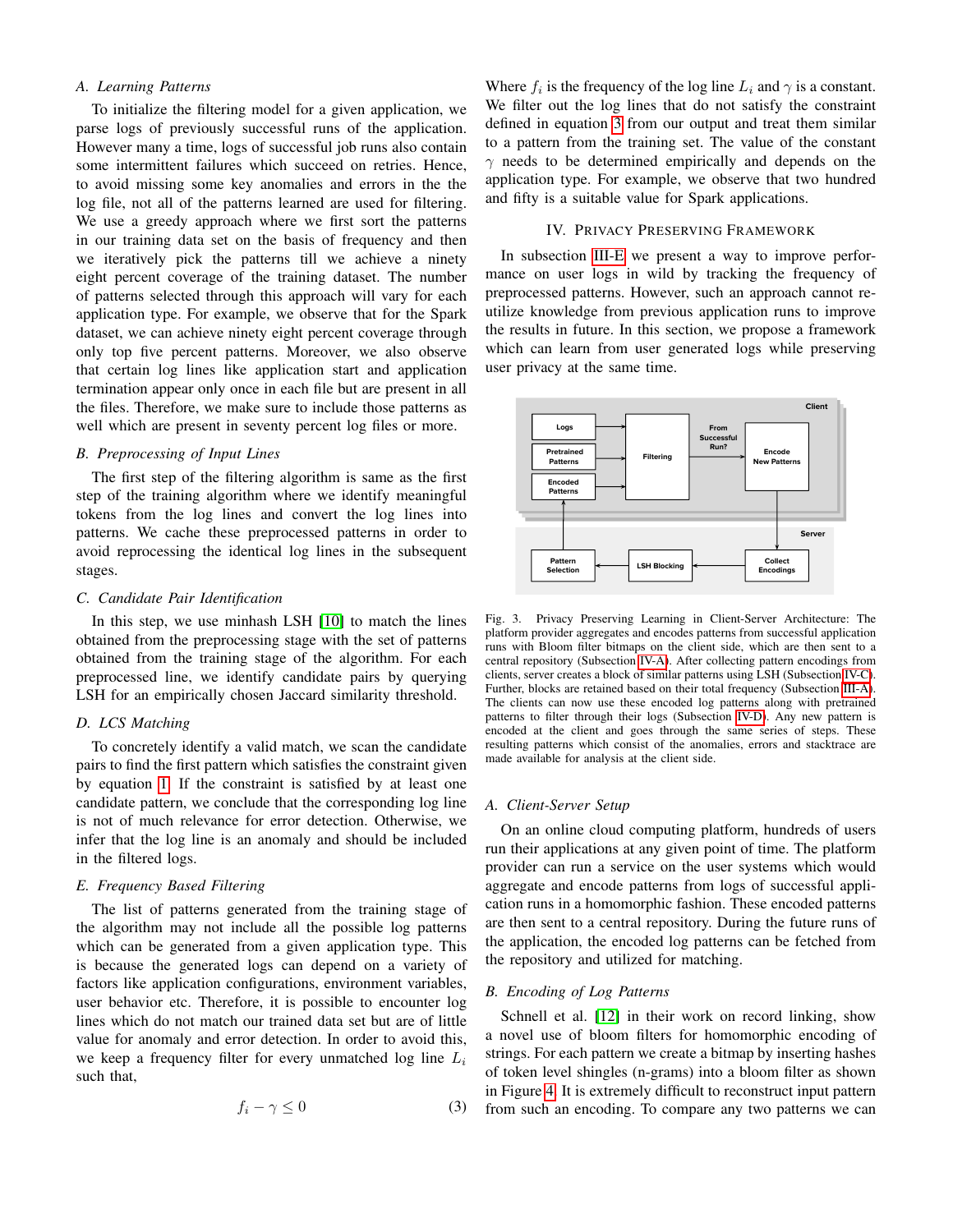directly compute the Jaccard similarity of their corresponding bitmaps.



<span id="page-4-3"></span>Fig. 4. Privacy preserving encoding of log patterns with Bloom filter bitmaps: The figure shows comparison between bloom filter bitmaps of two log patterns. Each token level shingle of a pattern is mapped to two positions in the bloom filter bitmap using the two hash functions (depicted by the arrows). The patterns are then compared by computing the Jaccard similarity between the two bitmaps.

# <span id="page-4-1"></span>*C. Processing at Server*

After collecting the pattern encodings from all clients, the server creates blocks of similar patterns using LSH. Total frequency of each block is computed and the patterns are selected using a method similar to the one described in subsection [III-A.](#page-3-4) These selected patterns are then communicated back to the clients. The LSH is configured with a high Jaccard similarity threshold, so as to minimize false positives.

#### <span id="page-4-2"></span>*D. Inference Procedure*

In addition to the method described in section [III,](#page-2-0) the clients use encoded log patterns received from the server. A log line which does not match to any of the pretrained patterns is then encoded and looked for in the set of encoded patterns. A LSH is used to speed up the search for candidate pairs and we validate the candidate patterns by computing Jaccard similarity between the bitmaps. Any pattern with a valid match is then excluded from the output.

## V. EVALUATING LOG PARSER

# <span id="page-4-0"></span>*A. Experimental Setup*

In this section, we compare Delog with some notable log parsing algorithms like SHISO [\[13\]](#page-9-12), Spell [\[14\]](#page-9-13), Drain [\[15\]](#page-9-14), IPLoM [\[8\]](#page-9-7) and Logan [\[4\]](#page-9-3). We run our experiments on Amazon EC2 r3.8xlarge instances with 32 virtual cores. We run Delog as a Spark application deployed in Yarn client mode on a five node cluster with 128 cores to take advantage of the distributed processing.

We omit results for some algorithms on specific datasets if they fail to finish processing in a reasonable time.

## *B. Datasets*

We evaluate Delog on 10 real-world datasets including seven publicly available datasets and three proprietary datasets. Six of these datasets comprise of distributed system logs, namely: Zookeeper [\[15\]](#page-9-14), HDFS [\[16\]](#page-9-15), HDFS2 [\[6\]](#page-9-5), Spark,



Fig. 5. Log Filtering Pipeline: We first identify meaningful tokens from the log lines and convert them into patterns (Subsection [III-B\)](#page-3-5). During this step, we cache preprocessed patterns to avoid reprocessing of identical lines. In the next step, we match the preprocessed lines with the patterns identified from training stage first using minhash based LSH (Subsection [III-C\)](#page-3-6) and then using LCS filtering (Subsection [III-D\)](#page-3-7). We further match the log lines which do not match any pretrained patterns with the encoded patterns received from the privacy preserving server. (Subsection [IV-D\)](#page-4-2). Certain unmatched log lines may still have little value for anomaly detection. So in the end, we keep a frequency filter which further filters out the log lines satisfying a given frequency threshold (Subsection [III-E\)](#page-3-2). The remaining unmatched log lines are considered as anomalies and printed in the output.

Presto and Hive. BGL [\[17\]](#page-9-16), Thunderbird and HPC [\[18\]](#page-9-17) datasets comprise of system logs from super-computers. Finally, Windows [\[6\]](#page-9-5) dataset is made of operating system logs generated from computers running Windows 7. Each of Spark, Presto and Hive datasets are generated by thousands of unique queries run on Amazon Elastic Compute Cloud clusters used for analytics inside our organization. Since the Spark, Hive and Presto datasets are business sensitive and closed, our experiments on publicly available datasets of Thunderbird, Windows and HDFS made available by [\[6\]](#page-9-5) provide scope for easier comparison with other distributed techniques in future.

The Thunderbird logs are largest by volume with a total of two hundred and eleven millions lines. Further more, it contains close to twenty seven thousand patterns due of which the existing distributed log parsing algorithms fail to parse in reasonable time. Our experiments with the Thunderbird dataset are the first reported results of log parsing on a dataset of such scale. Table [I](#page-5-0) contains the details of size and number of log lines in these datasets.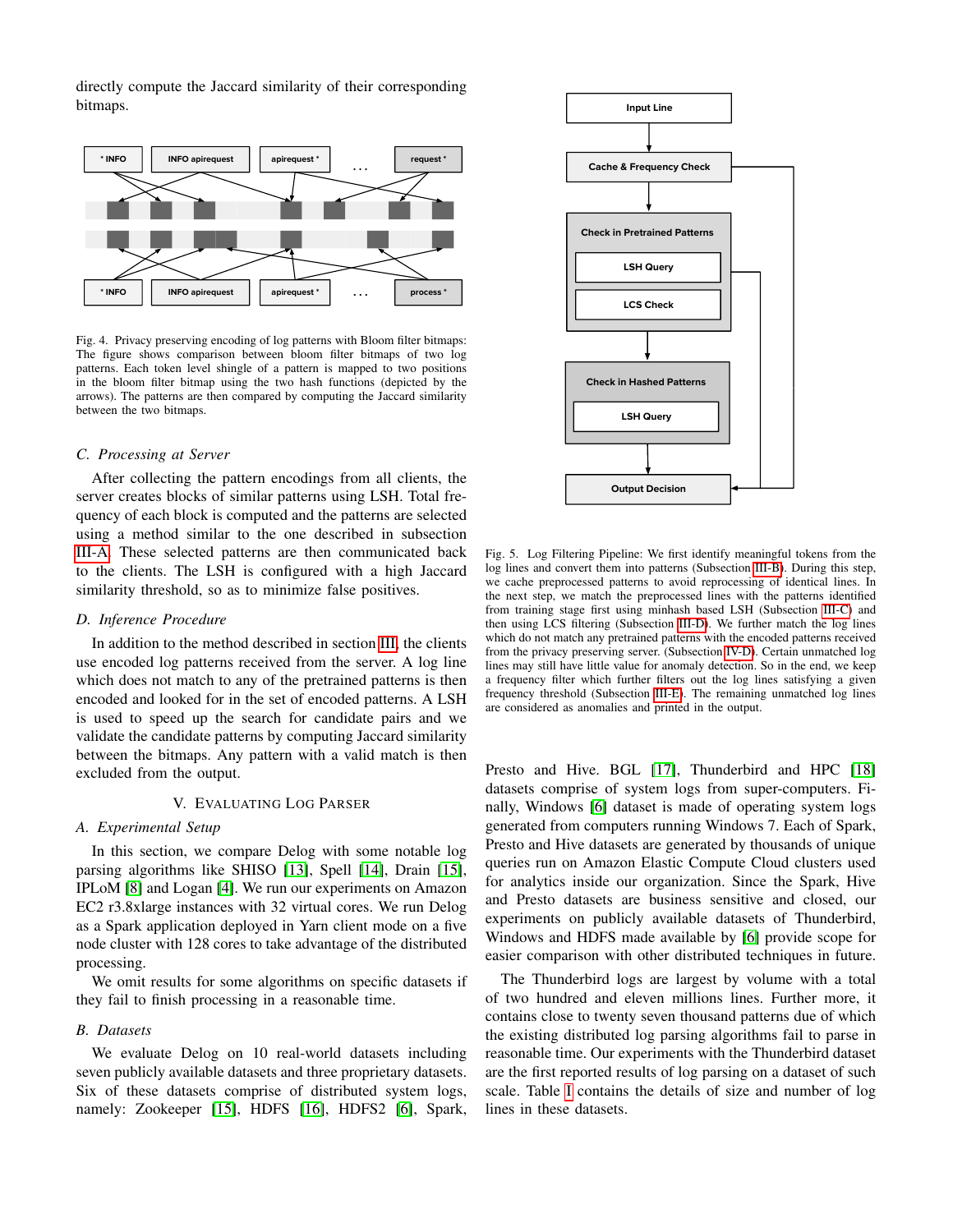<span id="page-5-0"></span>

| <b>Dataset</b>    | <b>Number of Lines</b> | <b>Total Size</b> |
|-------------------|------------------------|-------------------|
| Zookeeper         | 74,380                 | 10 MB             |
| <b>HPC</b>        | 433,490                | 32 MB             |
| BGL               | 4,747,963              | 109 MB            |
| Presto-5.2M       | 5,200,000              | 1.48 GB           |
| <b>HDFS</b>       | 11,175,629             | 1.57 GB           |
| Spark-13M         | 13,000,000             | $2.10$ GB         |
| <b>Presto</b>     | 16,222,793             | 4.73 GB           |
| <b>Hive</b>       | 39,010,740             | 7.9 GB            |
| HDFS <sub>2</sub> | 71,118,073             | 16.06GB           |
| Spark             | 96,503,051             | 14.75 GB          |
| <b>Windows</b>    | 114,608,388            | 26.09GB           |
| Thunderbird       | 211,212,192            | 29.60 GB          |

TABLE I SUMMARY OF DATASETS

# *C. Evaluation Metric*

Earlier works quantify the accuracy of log parser using metrics like F-measure. However, this involves manually obtaining patterns for the dataset. Since this is not feasible for large datasets like Hive [\[2\]](#page-9-1) and Spark [\[1\]](#page-9-0), we decide to use the quality loss metric used in Logan [\[4\]](#page-9-3). Quality loss is computed using equation [5](#page-5-1) and it penalizes those patterns in which meaningful tokens are lost and converted into wildcards. Logan [\[4\]](#page-9-3) uses another function called length factor which penalizes the algorithms for generating too many patterns. A naive parser which returns every single line in the dataset without any processing would have a zero quality loss, but would receive high penalty through length factor. On the other hand, an ideal log parser would minimize the number of log patterns while keeping the quality loss low. Although Logan combines quality loss and length factor to come up with a new loss function, we observe that it becomes difficult to capture the impact of quality factor this way. Therefore, we separately compare algorithms for their quality scores and the number of patterns they generate.

averageTokensLost(p) = averageMatchLength(p) – p.length (4)

<span id="page-5-1"></span>qualityLoss
$$
(P)
$$
 =  $\frac{1}{P.\text{length}}\sum_{i=0}^{P.\text{length}}(\frac{\text{averageTokensCost}(p_i)}{p_i.\text{length}})^2$  (5)

Where, where  $P$  is the set of all identified patterns and averageMatchLength $(p)$  is the average length of all sequences matched to pattern  $p$  during training.

## *D. Observations*

*1) Parse Quality:* Looking at the tables [II](#page-6-0) and [III,](#page-6-1) we observe that Delog consistently produces high quality patterns across datasets with a reasonable number of output patterns. High loss value along with fewer patterns in SHISO [\[13\]](#page-9-12) suggests that many meaningful tokens are lost. IPLoM [\[8\]](#page-9-7) performs well for HDFS [\[19\]](#page-9-18) dataset but it fails in terms of quality of patterns when it comes to other datasets. Drain's algorithm over simplifies log patterns leading to steep decline in the parse quality as we can see in the Presto dataset.

*2) Run Time:* Table [V](#page-7-1) shows that for most of the datasets, Delog outperforms other algorithms in run time efficiency. Since Delog uses minhash LSH to identify pattern blocks, we see that it performs better than the previous state-of-the-art, Logan<sup>[2](#page-5-2)</sup> [\[4\]](#page-9-3) especially for large datasets. For the Hive dataset which has high number of patterns, Delog is *5x* than Logan. Further, we find that Delog is the only log algorithm which can process the Thunderbird dataset in respectable amount of time because of its sub-linear complexity in number of patterns.



<span id="page-5-3"></span>Fig. 6. Variation of number of patterns and quality loss with change in Jaccard similarity threshold during training. .

*3) Impact of Preprocessing:* Table [IV](#page-6-2) shows number of initial patterns obtained after the preprocessing stage. In most datasets, we see that the number of patterns after preprocessing is less than 0.5% of the original lines in the dataset. This can be attributed to the large number of numerical and URL variables in the log patterns. The rest of our training pipeline is dedicated to identifying string variables. Depending on the nature of the dataset, we notice a two to three fold reduction in the number of patterns after the iterative reduction step.

*4) Tuning MinHash LSH:* We use Presto-5.2m dataset to demonstrate parameter tuning for pattern selection using quality loss and number of patterns. Figure [6](#page-5-3) shows the impact of changing Jaccard Similarity threshold on the number of output patterns and the quality loss. We see that using a Jaccard similarity threshold of 0.7 for LSH blocking gives an optimal number of patterns along with a desirable quality loss value. Further increasing the Jaccard similarity threshold value leads to a steep increase in number of patterns for a marginal improvement in the quality loss. Similarly, if we decrease the Jaccard similarity threshold in order to reduce the number of patterns, we see that the quality of our patterns significantly goes down.

<span id="page-5-2"></span><sup>&</sup>lt;sup>2</sup>We obtain additional performance improvements over results reported by authors [\[4\]](#page-9-3) by optimizing the number of shards such that parallelism is improved.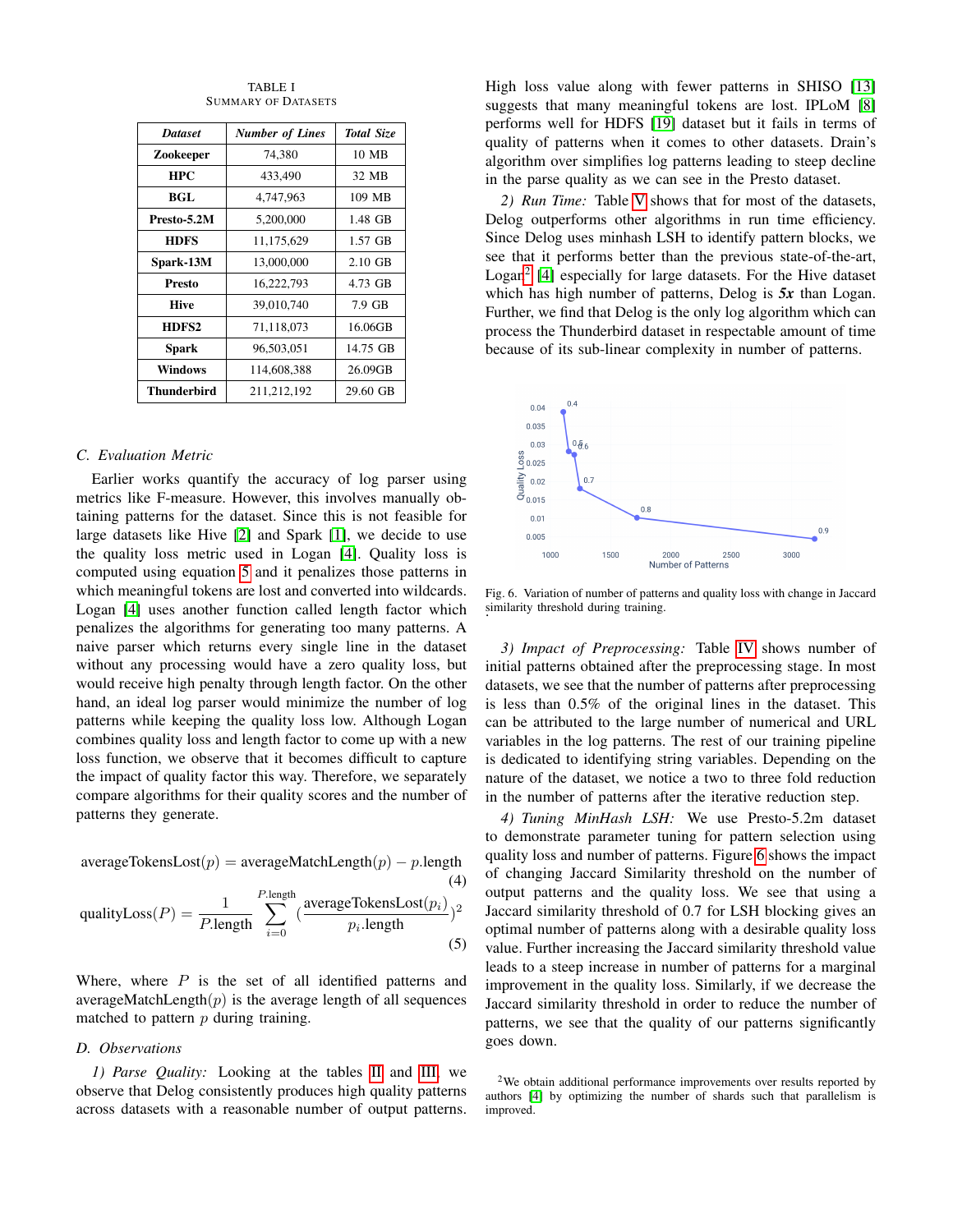| <b>TABLE II</b>                              |  |
|----------------------------------------------|--|
| LOSS MEASUREMENT FOR DELOG AND OTHER METHODS |  |

<span id="page-6-0"></span>

|              | Zook-<br>eeper | HPC    | <b>BGL</b> | Presto-<br>5.2M | <b>HDFS</b> | Spark-<br>13M            | <b>Presto</b> | <b>Spark</b> | Hive                     | Thund-<br>erbird         | Wind-<br>ows             | HDFS2  |
|--------------|----------------|--------|------------|-----------------|-------------|--------------------------|---------------|--------------|--------------------------|--------------------------|--------------------------|--------|
| <b>SHISO</b> | 2.7385         | 4.6333 | ۰          | -               |             | $\overline{\phantom{a}}$ | -             | -            | $\overline{\phantom{a}}$ | $\overline{\phantom{a}}$ | $\overline{\phantom{a}}$ |        |
| <b>Spell</b> | 0.0002         | 0.0091 | ۰          |                 |             | ۰                        | ۰             | ۰            |                          | $\overline{\phantom{a}}$ |                          |        |
| Drain        | 0.0042         | 0.1    | 0.0849     | 120.9164        | 0.0013      | 0.6445                   | ۰             |              |                          | $\overline{\phantom{a}}$ |                          |        |
| <b>IPLoM</b> | 0.0053         | 1.8697 | 0.0091     | 7.3184          | 0.0004      | 7.13                     | -             |              |                          | $\overline{\phantom{a}}$ |                          |        |
| Logan        | 0.0377         | 0.0598 | 0.0211     | 0.0123          | 0.0107      | 0.0056                   | 0.0069        | 0.0048       | 0.0135                   | $\overline{\phantom{a}}$ | 0.0437                   | 0.0057 |
| <b>Delog</b> | 0.0002         | 0.0005 | 0.0019     | 0.0144          | 0.0009      | 0.0025                   | 0.0104        | 0.0038       | 0.0159                   | 0.0012                   | 0.0397                   | 0.0013 |

TABLE III NUMBER OF PATTERNS IDENTIFIED BY DELOG AND OTHER METHODS

<span id="page-6-1"></span>

|              | Zook-<br>eeper | HPC | <b>BGL</b>               | Presto-<br>5.2M | <b>HDFS</b>              | Spark-<br>13M            | <b>Presto</b>            | <b>Spark</b> | <b>Hive</b>              | Thund-<br>erbird         | Wind-<br>ows | <b>HDFS2</b> |
|--------------|----------------|-----|--------------------------|-----------------|--------------------------|--------------------------|--------------------------|--------------|--------------------------|--------------------------|--------------|--------------|
| <b>SHISO</b> | 42             | 90  | $\overline{\phantom{a}}$ | -               | $\overline{\phantom{a}}$ | $\overline{\phantom{a}}$ | $\overline{\phantom{a}}$ | -            | $\overline{\phantom{a}}$ | $\overline{\phantom{a}}$ |              |              |
| <b>Spell</b> | 168            | 230 | $\overline{\phantom{a}}$ |                 | $\overline{\phantom{a}}$ | $\overline{\phantom{a}}$ | -                        |              | $\overline{\phantom{a}}$ | $\overline{\phantom{a}}$ |              |              |
| Drain        | 89             | 147 | 1202                     | 1466            | 48                       | 1001                     | -                        |              | $\overline{\phantom{a}}$ | $\overline{\phantom{a}}$ |              |              |
| <b>IPLoM</b> | 91             | 119 | 2765                     | 3748            | 41                       | 738                      | -                        | -            | $\overline{\phantom{a}}$ | $\overline{\phantom{a}}$ |              |              |
| Logan        | 100            | 138 | 261                      | 2391            | 48                       | 895                      | 5514                     | 2979         | 6432                     | $\overline{\phantom{a}}$ | 2595         | 180          |
| <b>Delog</b> | 117            | 306 | 1896                     | 2829            | 45                       | 808                      | 461                      | 852          | 7887                     | 27784                    | 3415         | 163          |

TABLE IV NUMBER OF PATTERNS AFTER EACH STAGE

<span id="page-6-2"></span>

| <b>Dataset</b> | <i><b>Original</b></i><br>lines | After Pre-<br>processing | <b>Output</b><br><b>Patterns</b> |
|----------------|---------------------------------|--------------------------|----------------------------------|
| <b>BGL</b>     | 4747963                         | 3748<br>$(0.07\%)$       | 1896<br>$(50.58\%)$              |
| <b>HPC</b>     | 433490                          | 947<br>$(0.21\%)$        | 306<br>$(32.31\%)$               |
| Zookeeper      | 74380                           | 122.<br>$(0.16\%)$       | 117<br>$(95.90\%)$               |
| <b>HDFS</b>    | 11175629                        | 47                       | 45 (95.74%)                      |
| Spark-13m      | 13000000                        | 1187                     | 808<br>$(68.07\%)$               |
| Presto-5.2m    | 5200000                         | 6566<br>$(0.12\%)$       | 2829<br>$(43.08\%)$              |

*5) Tuning LCS Matching Fraction:* The LCS based regrouping of patterns described in subsection [II-C](#page-1-4) helps in identification of incorrectly blocked patterns. We observe from figure [7](#page-6-3) that changing LCS matching threshold  $(\alpha)$  from 0.4 to 0.7 leads to a significant reduction in quality loss. However, further increase in LCS matching fraction from 0.8 to 0.9 leads to an enormous increase in number of patterns without any substantial dip in the quality loss. Though the optimal value of LCS matching fraction will vary from one dataset to another and needs to be determined empirically.



<span id="page-6-3"></span>Fig. 7. Variation in number of patterns and quality loss with change in LCS matching threshold  $(\alpha)$  during training.

# *E. Robustness of Hyperparameters*

Our model requires tuning a number of hyperparameters such as LSH Jaccard Similarity threshold, LCS matching fraction and LSH Number of permutations. While working with massive log datasets, tuning hyperparameters could be costly and time consuming. Hence, we use a fixed set of hyperparameters as described in Table [VI](#page-7-2) for all the reported results. We also perform an exhaustive grid search over Zookeeper, HPC, BGL and HDFS datasets to identify optimal hyperparameters by finding the elbow point. Table [VIII](#page-8-2) shows that the optimal hyperparameters across the evaluated datasets have similar values, thus demonstrating the robustness of these hyperparameters.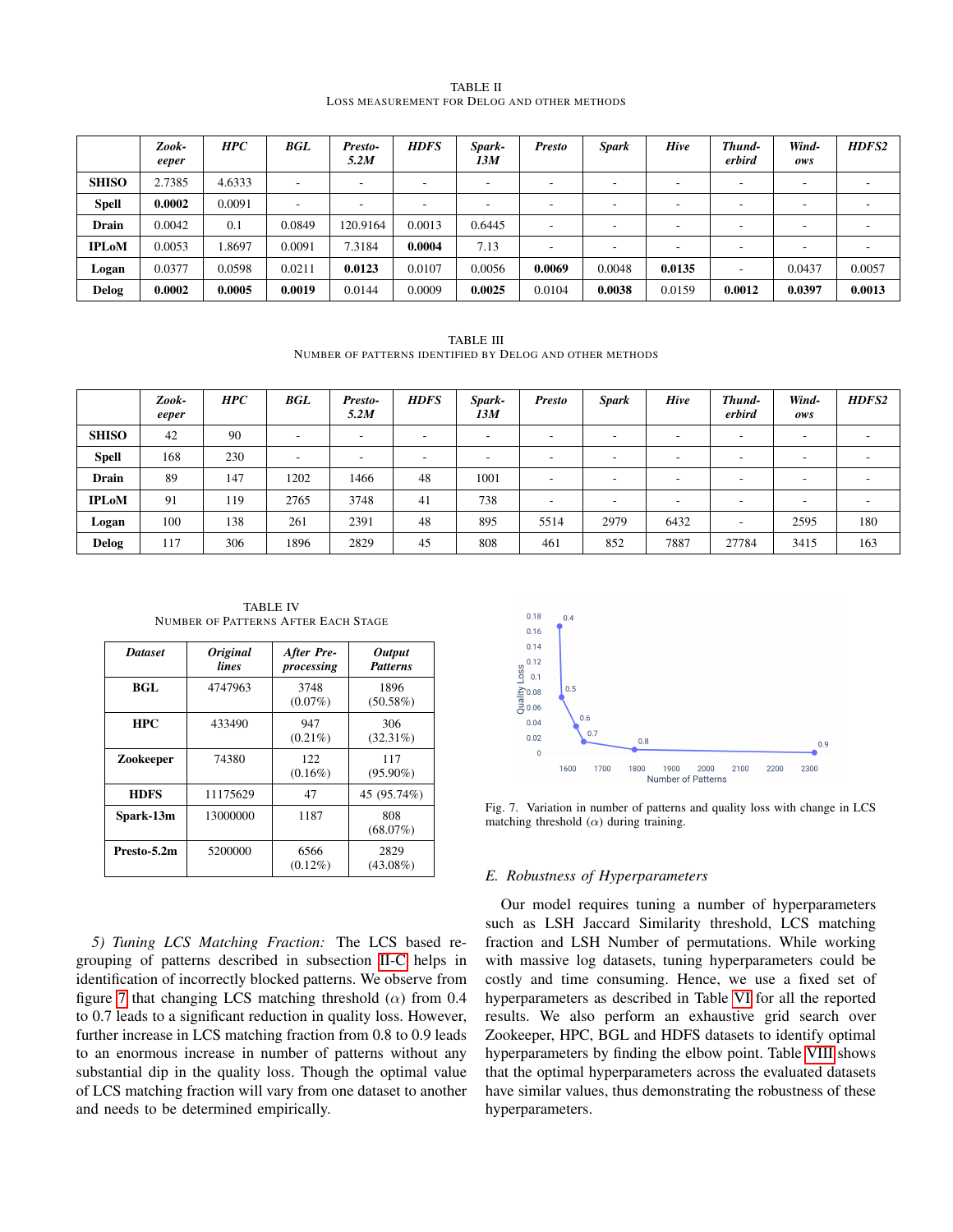| <b>TABLE V</b>                                                   |  |
|------------------------------------------------------------------|--|
| RUNNING TIME PERFORMANCE OF DELOG AND OTHER METHODS (IN SECONDS) |  |

<span id="page-7-1"></span>

|              | Zook-<br>eeper | HPC    | <b>BGL</b> | Presto-<br>5.2M | <b>HDFS</b> | Spark-<br>13M            | <b>Presto</b>            | <b>Spark</b>             | Hive    | Thund-<br>erbird | Wind-<br>ows | HDFS2                    |
|--------------|----------------|--------|------------|-----------------|-------------|--------------------------|--------------------------|--------------------------|---------|------------------|--------------|--------------------------|
| <b>SHISO</b> | 129.69         | 656.90 |            | ۰.              | ۰           | $\overline{\phantom{a}}$ | $\overline{\phantom{a}}$ | $\overline{\phantom{a}}$ | -       |                  | -            |                          |
| <b>Spell</b> | 13.60          | 76.69  |            |                 | ۰           | $\overline{\phantom{a}}$ | $\overline{\phantom{a}}$ | $\overline{\phantom{a}}$ | -       |                  | ۰            |                          |
| Drain        | 3.48           | 16.26  | 156.17     | 436.07          | 559.67      | 7044.18                  | $\overline{\phantom{a}}$ | $\overline{\phantom{a}}$ |         |                  | -            |                          |
| <b>IPLoM</b> | 2.18           | 11.25  | 93.23      | 583.55          | 379.03      | 896.22                   |                          | $\overline{\phantom{a}}$ |         |                  | -            | $\overline{\phantom{a}}$ |
| Logan        | 1.13           | 3.78   | 24.16      | 68.34           | 53.39       | 119.03                   | 21.38                    | 42.76                    | 1660.54 |                  | 179.87       | 29.03                    |
| <b>Delog</b> | 2.03           | 4.23   | 16.08      | 27.27           | 27.42       | 48.59                    | 21.13                    | 84.16                    | 313.96  | 225.71           | 109.54       | 41.27                    |

<span id="page-7-2"></span>TABLE VI SUMMARY OF EVALUATION PARAMETERS

| <b>Parameter</b>                     | Value     |
|--------------------------------------|-----------|
| $\alpha$                             | 0.65      |
| <b>LSH Shingles</b>                  | $2$ -gram |
| <b>LSH Number of</b><br>Permutations | 100       |
| <b>LSH</b> Jaccard<br>Threshold      | 0.75      |
| ß                                    | 0.7       |
|                                      | 0.7       |

TABLE VII RANGE OF PARAMETERS USED FOR GRID SEARCH

| <b>Parameter</b>                            | Minimum Value | Maximum Value | <b>Step</b> |
|---------------------------------------------|---------------|---------------|-------------|
| $\alpha$                                    | 0.3           | 0.9           | 0.1         |
| <b>LSH Shingles</b>                         | 1-ngram       | 5-gram        |             |
| <b>LSH Number of</b><br><b>Permutations</b> | $16(2^4)$     | 512 $(2^9)$   | $*2$        |
| <b>LSH</b> Jaccard<br><b>Threshold</b>      | 0.3           | 0.9           | 0.1         |
|                                             | 0.3           | 0.9           | 0.1         |

# <span id="page-7-0"></span>VI. EVALUATING PRIVACY PRESERVING FILTERING FRAMEWORK

# *A. Experimental Setup*

In order to evaluate our privacy preserving framework, we generate a synthetic data set. The set of patterns used to generate the synthetic dataset are divided into two groups, one representing patterns from 'success' and other representing patterns from 'error'. The training set is generated using success patterns only, whereas the test set consists of both success and error patterns. We initialize our model with a fraction of success patterns and then learn rest of the success patterns in a privacy preserving manner. We calculate the false discovery rates and false negative rates for our model and compare them

with those of a model trained on the complete training data to evaluate the correctness of our privacy preserving algorithm.

# *B. Dataset Generation*

First, we extract all the patterns from a set of log files obtained from different applications and designate 75% of them as success patterns and remaining as error patterns. While generating the training set, we subdivide the success patterns into two sets. Patterns from the first set appear in every file of the training data, while the patterns from the other set are scattered among different files so as to ensure that no single file contains all the success patterns. Test set has similar distribution of success patterns along with randomly chosen mix of error patterns. Each of the training and test set contains eight files with fifteen-thousand lines each. The test and training data combined contain a total of 12968 patterns.

# *C. Observations*

*1) Training with Privacy Preserving Model:* We initialized our clients by training them with one third of the training data. We sequentially process the remaining files in the training set to learn new patterns and update the set of pattern encodings. For the sake of this experiment, we skip the pattern selection part described in [IV-C.](#page-4-1) We observe that once the model learns encodings for a given file, it can identify the learned patterns with zero false positives and an average false negative rate of 0.14%.

*2) Evaluation on Test Data:* Once trained with pattern encodings, we then run our model on the test set. Table [IX](#page-8-3) shows a comparison of the performance of our privacy preserving model *(M2)* against a model *(M3)* trained on entirety of the training set and a model *(M1)* trained only with one third train data set without our privacy preserving updates. We consider model *(M3)* as the source of truth to calculate false negative and false discovery rate. As Table [IX](#page-8-3) shows, privacy preserving learning helps in reducing the number of output patterns to half. We gain a twofold reduction in false discovery rate while the false negative rate stays at about two percent. Since, while debugging an application we do not want to miss any important line which may contain information relevant to problem identification, we tune the LSH parameters to minimize the false negative rate.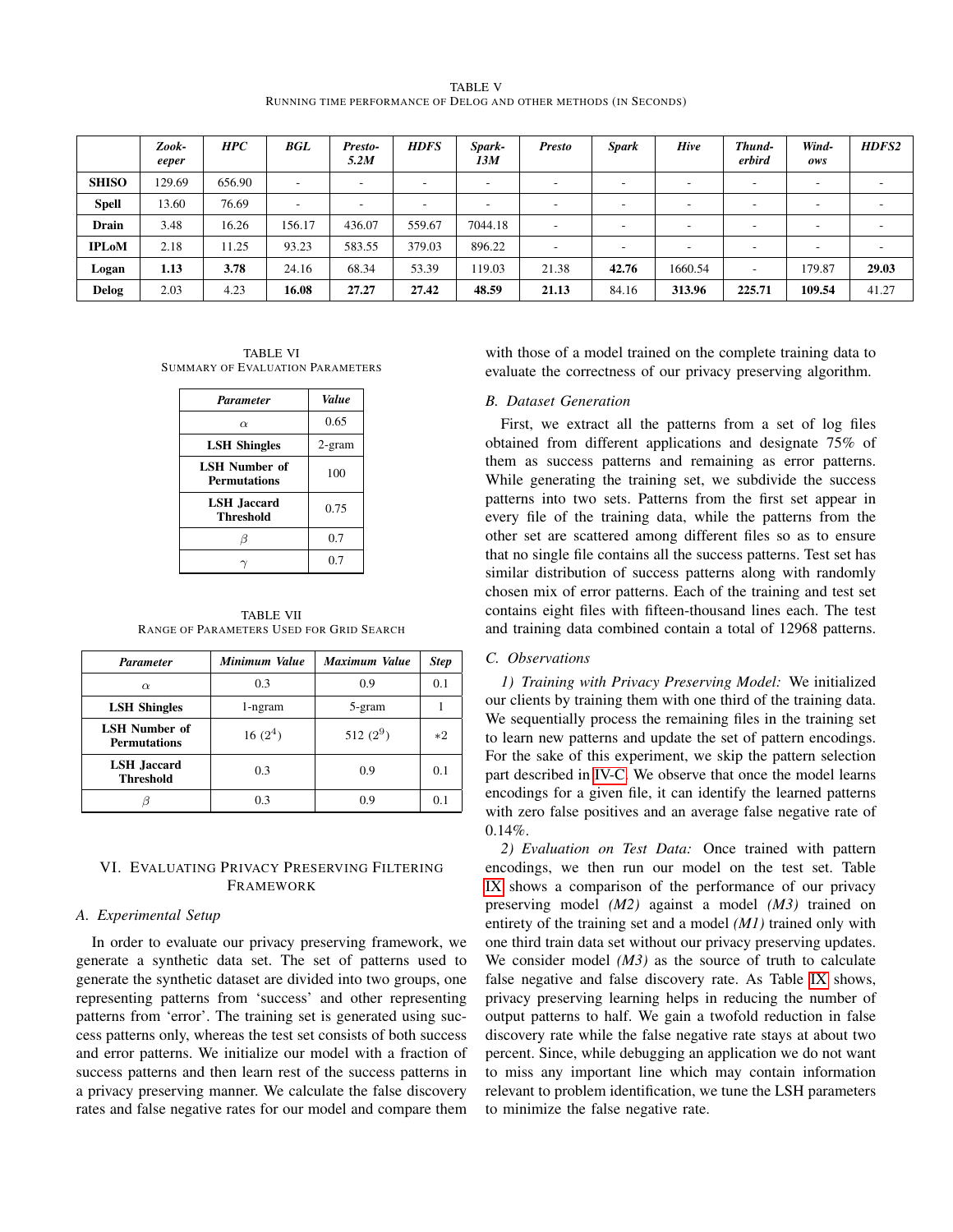TABLE VIII OPTIMAL PARAMETER AND RESULTS OBTAINED BY GRID SEARCH OVER HYPERPARAMETERS

<span id="page-8-2"></span>

| <b>Dataset</b> | $\alpha$ | <b>LSH</b><br><b>Shingles</b> | <b>LSH</b><br><b>Jaccard</b><br><b>Threshold</b> | <b>LSH</b><br>Number of<br>Permuta-<br>tions | β   | Number of<br><b>Patterns</b> | Loss   |
|----------------|----------|-------------------------------|--------------------------------------------------|----------------------------------------------|-----|------------------------------|--------|
| Zookeeper      | 0.6      | 4                             | 0.7                                              | 16                                           | 0.4 | 107                          | 0.0050 |
| <b>HPC</b>     | 0.7      | 4                             | 0.7                                              | 32                                           | 0.4 | 309                          | 0.0063 |
| BGL            | 0.7      | 4                             | 0.7                                              | 64                                           | 0.5 | 1470                         | 0.0026 |
| <b>HDFS</b>    | 0.6      | 4                             | 0.7                                              | 16                                           | 0.4 | 42                           | 0.0    |

<span id="page-8-3"></span>TABLE IX EVALUATION OF PRIVACY PRESERVING LEARNING FRAMEWORK ON TEST SET OF OUR SYTHETIC DATA

| Evaluation<br><b>Metric</b>    | M1     | M <sub>2</sub> | M <sub>3</sub> |
|--------------------------------|--------|----------------|----------------|
| <b>Output Patterns</b>         | 1588   | 774            | 563            |
| <b>False Negatives</b>         |        | 12             |                |
| <b>False Negative</b><br>Rate  | $0\%$  | 2.13%          |                |
| <b>False Positives</b>         | 1023   | 222            |                |
| <b>False Discovery</b><br>Rate | 64.42% | 28.68%         |                |

# VII. RELATED WORKS

# <span id="page-8-0"></span>*A. Log Parsing*

Log parsing is a widely studied subject and various groups have attempted to devise several log parsing techniques in the past. Fu et al. [\[20\]](#page-9-19) cluster log lines on the basis of weighted edit distance. On the other hand, LKE [\[7\]](#page-9-6), POP [\[5\]](#page-9-4) and IPLoM [\[8\]](#page-9-7) attempt to segregate the log lines in various clusters such that all the lines in a cluster correspond to the same template. However, each of the above groups have used different techniques to cluster the log lines. LKE [\[7\]](#page-9-6) use the edit distance between between each pair of log lines whereas POP [\[5\]](#page-9-4) and IPLoM [\[8\]](#page-9-7) use number of tokens in a line to create initial clusters. POP [\[5\]](#page-9-4) and IPLoM [\[8\]](#page-9-7) further split these initial clusters by identifying the tokens which occur most frequently at a given position and then splitting the clusters at these positions. IPLoM [\[8\]](#page-9-7) then find bijective relations between unique tokens, while POP [\[5\]](#page-9-4) use relative frequency analysis for further subdivision of these clusters.

Vaarandi et al. [\[21\]](#page-9-20) use a different technique where they identify most commonly occurring tokens in the logs and use them to represent each template. Makanju et al. [\[22\]](#page-9-21) use a simple technique of iteratively partitioning logs into subpartitions to extract log events.

Logan [\[4\]](#page-9-3), Drain [\[15\]](#page-9-14) and Spell [\[14\]](#page-9-13) update log lines in order to reduce compute and memory overheads. Logan uses distributed compute with Apache Spark to reduce the training time. However, Zhu et al. [\[6\]](#page-9-5) show that these existing techniques deteriorate in both accuracy and performance when datasets contain large number of unique patterns. As we show in section [V,](#page-4-0) Delog scales notably well on datasets with large number of patterns.

# *B. Log Processing for Problem Identification*

Use of machine learning and data mining techniques for anomaly detection in application logs is becoming increasingly common. Liang et al. [\[23\]](#page-9-22) use a SVM classifier whereas Lou et al. [\[24\]](#page-9-23) propose mining the invariants among log events to detect errors and anomalies.

Log3C [\[25\]](#page-9-24) uses a cascading clustering algorithm for clustering log sequences. These clustered sequences are then correlated with system Key Performance Indicators (KPI) using regression analysis. The clusters having high correlation with actual problems are identified. Similarly, Yuan et al. Beschastnikh et al.[\[26\]](#page-9-25), Shang et al. [\[27\]](#page-9-26) and Ding et al. [\[28,](#page-10-0) [29\]](#page-10-1) have proposed some other problem identification techniques but most relevant to our work is the log classification method proposed by Lin et al. [\[30\]](#page-10-2). They generate vector encoding of log sequences using Inverse Document Frequency (IDF) scores to calculate the similarity between client logs and stack traces of already known errors. However, this method requires log sequence level indicators of the application state and cannot be used in a privacy sensitive environment.

# VIII. CONCLUSION

<span id="page-8-1"></span>For most of the datasets, Delog fares almost two times better in training time performance as compared to the previous state of the art, Logan [\[4\]](#page-9-3). Moreover, the quality of patterns generated by Delog is also consistently better than the existing parsing algorithms. We use a minhash based LSH algorithm to obtain sub-linear complexity in number of patterns. The Thunderbird, Windows and Spark datasets used by us are the largest datasets to be used for log parsing so far. Delog is the only log parsing algorithm which is able to successfully parse the Thunderbird dataset in a respectable amount of time. We also perform exhaustive hyperparameter search across four datasets to demonstate the robustness of hyperparameter across datasets.

Delog also uses a privacy preserving technique to constantly learn new patterns from client logs. User logs are homomorphically encrypted using a novel bloom filter based approach. We perform experiments on a synthetic dataset to demonstrate the efficacy of this approach in log filtering.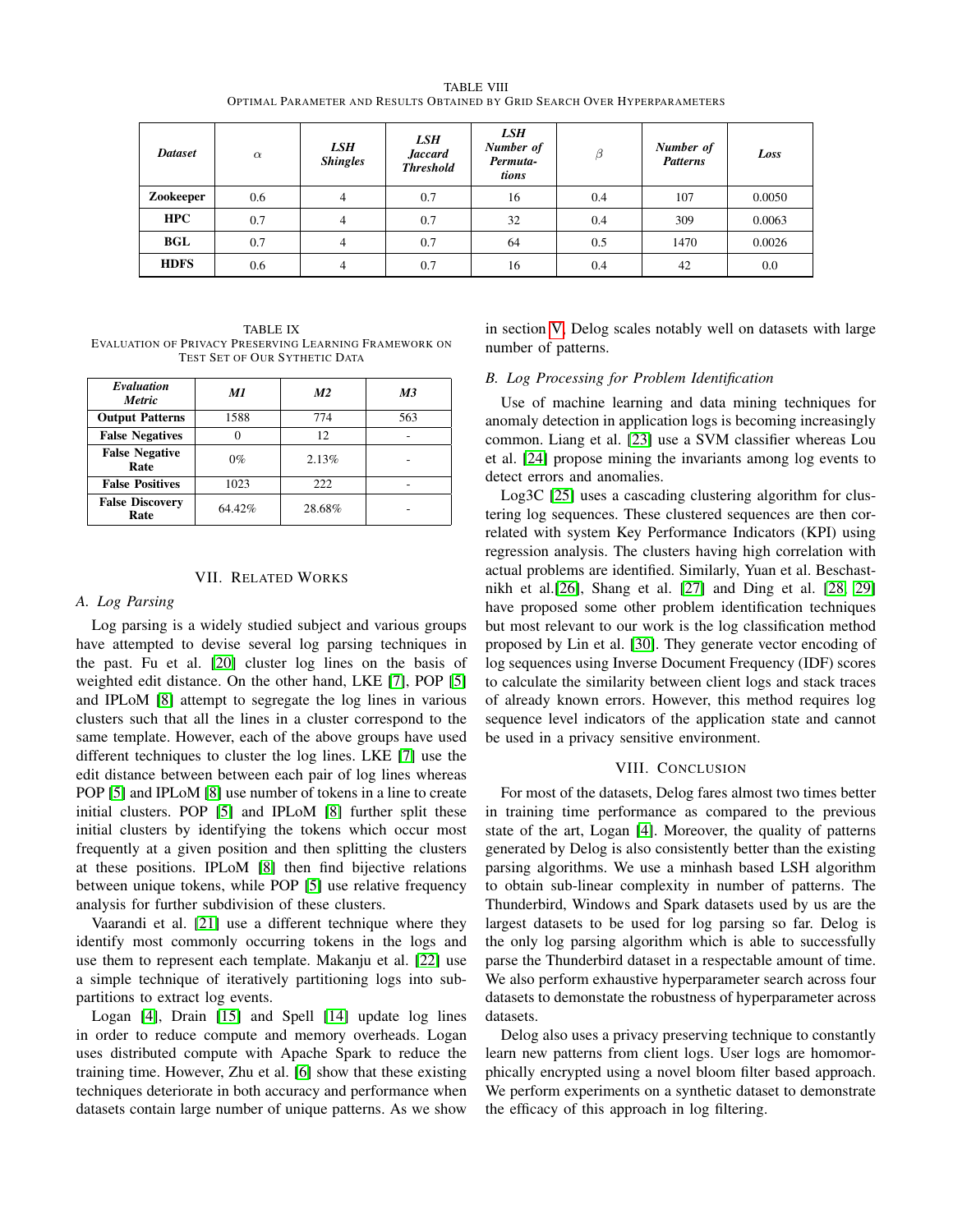# **REFERENCES**

- <span id="page-9-0"></span>[1] M. Zaharia, M. Chowdhury, M. J. Franklin, S. Shenker, and I. Stoica, "Spark: Cluster computing with working sets." *HotCloud*, vol. 10, no. 10-10, p. 95, 2010.
- <span id="page-9-1"></span>[2] A. Thusoo, J. S. Sarma, N. Jain, Z. Shao, P. Chakka, N. Zhang, S. Antony, H. Liu, and R. Murthy, "Hivea petabyte scale data warehouse using hadoop," in *Data Engineering (ICDE), 2010 IEEE 26th International Conference on*. IEEE, 2010, pp. 996–1005.
- <span id="page-9-2"></span>[3] "Presto: Distributed sql query engine for big data." [Online]. Available:<https://prestodb.io/>
- <span id="page-9-3"></span>[4] A. Agrawal, R. Karlupia, and R. Gupta, "Logan: A distributed online log parser," in *35th IEEE International Conference on Data Engineering*. IEEE, 2019.
- <span id="page-9-4"></span>[5] P. He, J. Zhu, S. He, J. Li, and M. R. Lyu, "Towards automated log parsing for large-scale log data analysis," *IEEE Transactions on Dependable and Secure Computing*, 2017.
- <span id="page-9-5"></span>[6] J. Zhu, S. He, J. Liu, P. He, Q. Xie, Z. Zheng, and M. R. Lyu, "Tools and benchmarks for automated log parsing," *arXiv preprint arXiv:1811.03509*, 2018.
- <span id="page-9-6"></span>[7] Q. Fu, J.-G. Lou, Y. Wang, and J. Li, "Execution anomaly detection in distributed systems through unstructured log analysis," in *Data Mining, 2009. ICDM'09. Ninth IEEE International Conference on*. IEEE, 2009, pp. 149–158.
- <span id="page-9-7"></span>[8] A. Makanju, A. N. Zincir-Heywood, and E. E. Milios, "A lightweight algorithm for message type extraction in system application logs," *IEEE Transactions on Knowledge and Data Engineering*, vol. 24, no. 11, pp. 1921–1936, 2012.
- <span id="page-9-8"></span>[9] D. Karapiperis and V. S. Verykios, "An lsh-based blocking approach with a homomorphic matching technique for privacy-preserving record linkage," *IEEE Transactions on Knowledge and Data Engineering*, vol. 27, no. 4, pp. 909–921, April 2015.
- <span id="page-9-9"></span>[10] A. Gionis, P. Indyk, R. Motwani *et al.*, "Similarity search in high dimensions via hashing," in *Vldb*, vol. 99, no. 6, 1999, pp. 518–529.
- <span id="page-9-10"></span>[11] S. B. Needleman and C. D. Wunsch, "A general method applicable to the search for similarities in the amino acid sequence of two proteins," *Journal of molecular biology*, vol. 48, no. 3, pp. 443–453, 1970.
- <span id="page-9-11"></span>[12] R. Schnell, T. Bachteler, and J. Reiher, "Privacypreserving record linkage using bloom filters," *BMC Medical Informatics and Decision Making*, vol. 9, no. 1, p. 41, Aug 2009. [Online]. Available: [https:](https://doi.org/10.1186/1472-6947-9-41) [//doi.org/10.1186/1472-6947-9-41](https://doi.org/10.1186/1472-6947-9-41)
- <span id="page-9-12"></span>[13] M. Mizutani, "Incremental mining of system log format," in *Services Computing (SCC), 2013 IEEE International Conference on*. IEEE, 2013, pp. 595–602.
- <span id="page-9-13"></span>[14] M. Du and F. Li, "Spell: Streaming parsing of system event logs," in *Data Mining (ICDM), 2016 IEEE 16th International Conference on*. IEEE, 2016, pp. 859–864.
- <span id="page-9-14"></span>[15] P. He, J. Zhu, P. Xu, Z. Zheng, and M. R. Lyu, "A directed acyclic graph approach to online log parsing,"

*arXiv preprint arXiv:1806.04356*, 2018.

- <span id="page-9-15"></span>[16] W. Xu, L. Huang, A. Fox, D. Patterson, and M. I. Jordan, "Detecting large-scale system problems by mining console logs," in *Proceedings of the ACM SIGOPS 22nd symposium on Operating systems principles*. ACM, 2009, pp. 117–132.
- <span id="page-9-16"></span>[17] A. Oliner and J. Stearley, "What supercomputers say: A study of five system logs," in *Dependable Systems and Networks, 2007. DSN'07. 37th Annual IEEE/IFIP International Conference on*. IEEE, 2007, pp. 575–584.
- <span id="page-9-17"></span>[18] L. LANS, "Operational data to support and enable computer science research."
- <span id="page-9-18"></span>[19] K. Shvachko, H. Kuang, S. Radia, and R. Chansler, "The hadoop distributed file system," in *Mass storage systems and technologies (MSST), 2010 IEEE 26th symposium on*. Ieee, 2010, pp. 1–10.
- <span id="page-9-19"></span>[20] Q. Fu, J.-G. Lou, Y. Wang, and J. Li, "Execution anomaly detection in distributed systems through unstructured log analysis," in *Data Mining, 2009. ICDM'09. Ninth IEEE International Conference on*. IEEE, 2009, pp. 149–158.
- <span id="page-9-20"></span>[21] R. Vaarandi, "A data clustering algorithm for mining patterns from event logs," in *IP Operations & Management, 2003.(IPOM 2003). 3rd IEEE Workshop on*. IEEE, 2003, pp. 119–126.
- <span id="page-9-21"></span>[22] A. Makanju, A. N. Zincir-Heywood, and E. E. Milios, "A lightweight algorithm for message type extraction in system application logs," *IEEE Transactions on Knowledge and Data Engineering*, vol. 24, no. 11, pp. 1921–1936, 2012.
- <span id="page-9-22"></span>[23] Y. Liang, Y. Zhang, H. Xiong, and R. Sahoo, "Failure prediction in ibm bluegene/l event logs," in *Data Mining, 2007. ICDM 2007. Seventh IEEE International Conference on*. IEEE, 2007, pp. 583–588.
- <span id="page-9-23"></span>[24] J.-G. Lou, Q. Fu, S. Yang, Y. Xu, and J. Li, "Mining invariants from console logs for system problem detection." in *USENIX Annual Technical Conference*, 2010, pp. 23–25.
- <span id="page-9-24"></span>[25] S. He, Q. Lin, J.-G. Lou, H. Zhang, M. R. Lyu, and D. Zhang, "Identifying impactful service system problems via log analysis," in *Proceedings of the 2018 26th ACM Joint Meeting on European Software Engineering Conference and Symposium on the Foundations of Software Engineering*, ser. ESEC/FSE 2018. New York, NY, USA: ACM, 2018, pp. 60–70. [Online]. Available: [http://doi.acm.org/10.1145/3236024.](http://doi.acm.org/10.1145/3236024.3236083) [3236083](http://doi.acm.org/10.1145/3236024.3236083)
- <span id="page-9-25"></span>[26] I. Beschastnikh, Y. Brun, M. D. Ernst, and A. Krishnamurthy, "Inferring models of concurrent systems from logs of their behavior with csight," in *Proceedings of the 36th International Conference on Software Engineering*. ACM, 2014, pp. 468–479.
- <span id="page-9-26"></span>[27] W. Shang, Z. M. Jiang, H. Hemmati, B. Adams, A. E. Hassan, and P. Martin, "Assisting developers of big data analytics applications when deploying on hadoop clouds," in *Proceedings of the 2013 International Conference on Software Engineering*, ser. ICSE '13.